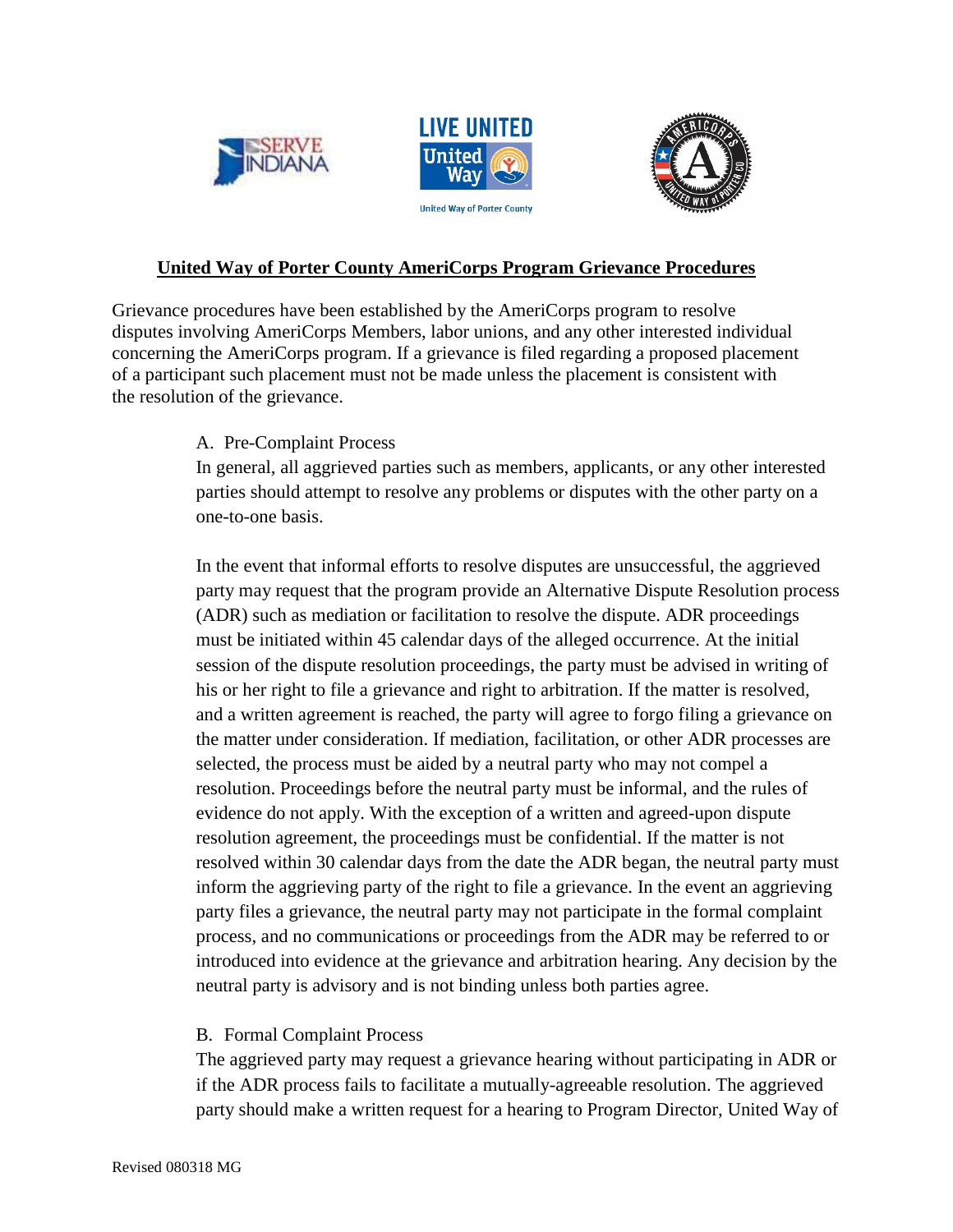Porter County AmeriCorps program. The address is 951 Eastport Centre Drive, Valparaiso, IN 46383. In the event that the grievance is against the individual listed above, the aggrieved party should make a written request for a hearing to Kim Olesker, President and CEO. Except for a grievance that alleges fraud or criminal activity, a request for a grievance hearing must be made within one year after the date of the alleged occurrence. The hearing must be conducted no later than 30 calendar days after the filing of the grievance, and a written decision must be made no later than 60 calendar days after the filing. The person conducting the grievance hearing may not have participated in any previous decisions concerning the issue in dispute.

### C. Arbitration

An aggrieved party may request binding arbitration if a grievance hearing decision is adverse to the aggrieved party or if no decision has been reached within 60 days of the filing of the grievance. The arbitrator must be independent of the interested parties and the interested parties must jointly select the arbitrator. If the parties cannot agree on an arbitrator within 15 calendar days after receiving a request from one of the disputing parties, the Corporation for National and Community Service's Chief Executive Officer (CEO) will appoint an arbitrator from a list of qualified arbitrators. An arbitration proceeding must be held no later than 45 calendar days after the request for arbitration, or, if the arbitrator is appointed by the Chief Executive Officer, the proceeding must occur no later than 30 calendar days after the arbitrator's appointment. A decision must be made by the arbitrator no later than 30 calendar days after the date arbitration commences. The cost of the arbitration proceeding must be divided evenly between the parties to the arbitration. If, however, a participant, labor organization, or other interested individual prevails under a binding arbitration proceeding, the state or local applicant that is party to the grievance must pay the total cost of the proceeding and the attorney's fees of the prevailing party.

### Suspension of placement

If a grievance is filed regarding a proposed placement of a participant in a program that receives assistance under this chapter, such placement must not be made unless the placement is consistent with the resolution of the grievance.

Remedies for a grievance filed under a procedure established by a recipient of Corporation assistance may include—

(1) Prohibition of a placement of a participant

(2) In grievance cases where there is a violation of nonduplication or displacement requirements and the employer of the displaced member is the recipient of Corporation assistance— (Further Information on Nonduplication and displacement can be found on page 3 of this contract.)